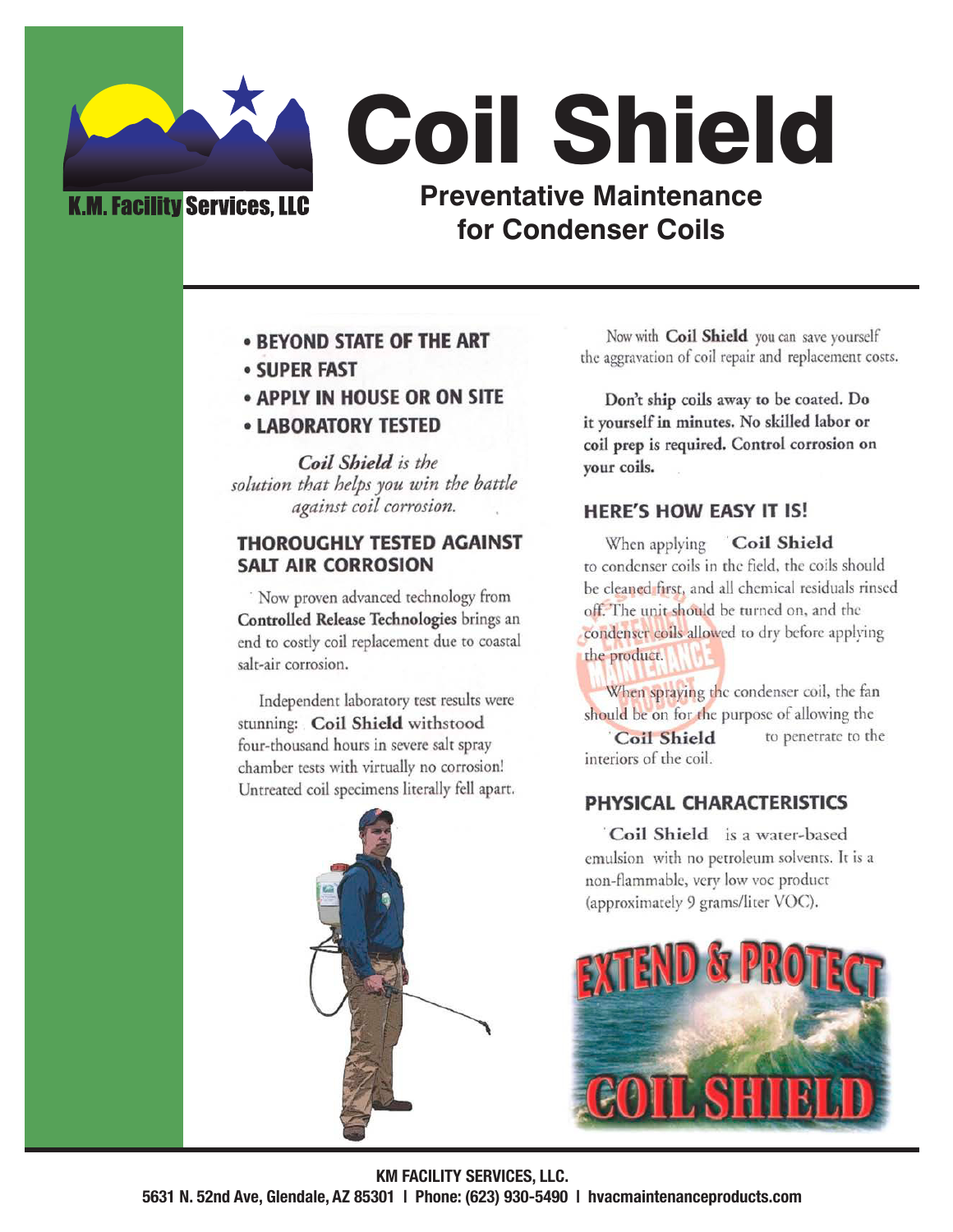Extensive laboratory and field tests have **Coil Shield** demonstrated to significantly reduce coil corrosion under the most aggressive conditions. A fraction of the cost of previous methods, **Coil Shield** does not negatively influence unit efficiency as do painted-on

Un-retouched, actual laboratory photos show the results of Coil Shield on standard HVAC fin sections.

coatings.

Coils were exposed in a salt spray chamber, where they were bombarded with a fog of salt followed by heating and ultraviolet light exposure.

This severe treatment continued for four thousand (4,000) hours, equivalent to well over a year in the harshest climate conditions known.

At the end of the continuous exposure, the untreated coil was removed, as shown in photo #1.

Note the heavy fin corrosion, with parts of the coil disintegrating down to the internal copper tubing.

Corrosion reduces efficiency of the unit long before it reaches this point. The only choices here are to purchase a new unit or pay labor and material cost for coil removal and replacement. Failure to replace such corroded coils in a timely fashion could result in premature failure of other systems components such as the compressor in the case of DX units.

Many HVAC units near coastal waters are particularly susceptible to rapid corrosion in as little as a year. In the past, the only sure-fire method of protection was "painting" the coils. The coils could be sent away, an expensive proposition, or you could attempt

to do the time consuming job of painting yourself. The low cost of Coil Shield compared to expensive: and time consuming painting makes it the product of choice for highly effective corrosion resistance.

Coils protected with **Coil Shield** were exposed to the same torture test and the coil survived virtually unaffected (photo #2). This is the type of high performance that increases the lifetime of your investment.

Notice the sharp edges on the coil surfaces and lack of noticeable corrosion. There is no breach of fin contact with the copper coils underlying the fins.

Your contractor will recommend proper application intervals, based

upon your location and the environmental conditions.

Stop looking at a future of financial loss due to coil replacement and low unit efficiencies from corrosion.

Coil Shield now and secure Apply your equipment investment against early failure.

**Coil Shield Protected After 4,000 Hours Exposure In Salt Spray / UV Chamber** 



**Untreated Coil after 4,000 Hours** 

**Exposure in Salt Spray / UV Chamber** 

Photo #2